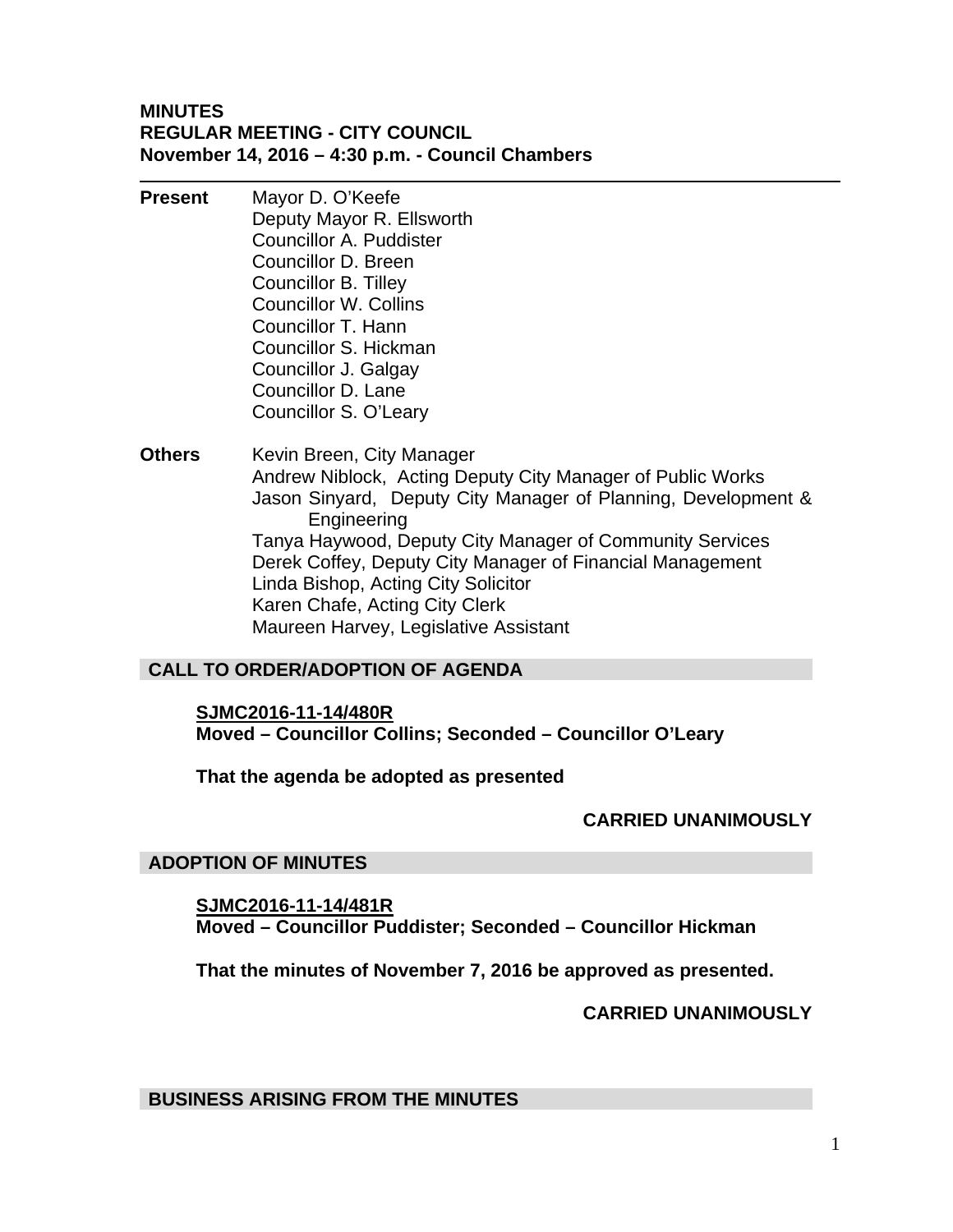#### **St. John's Development Regulations Amendment Number 647, 2016 Application to rezone land from the Residential Low Density (R1) Zone to the Residential Medium Density (R2) Zone -PDE File: REZ1600002 79 Old Petty Harbour Road**

Council considered the above noted which was presented but deferred at the Regular Meeting of Council on November 7, 2016. A follow up information note was considered and the following motion was brought forward

#### **SJMC2016-11-14/482R Moved – Councillor Puddister; Seconded – Councillor Collins**

That Council reject St. John's Development Regulations Amendment Number 647, 2016,which has the effect of rezoning 79 Old Petty Harbour Road from Residential Low Density (R1) to Residential Medium Density (R2).

#### **CARRIED UNANIMOUSLY**

#### **Decision Note dated November 3, 2016 from the Deputy City Manager – Planning, Development and Engineering re: O'Leary Avenue Bridge**

Councillor Breen referenced the above-noted and advised that the recent social media reports of the City paying to install a pedway for the Avalon Mall were incorrect.

He clarified reported the Rennies River Catchment Stormwater Management Plan lists the O'Leary Avenue Bridge (upstream from Avalon Mall) as needing replacement in order to accommodate future flows.

Crombie REIT (Avalon Mall) wishes to pursue development of a parkade project on O'Leary Avenue, on their property across from the Avalon Mall. The bridge has to be replaced in order for the parkade to proceed.

Crombie REIT wants to start their parkade design now, for construction in 2017. Therefore Crombie has offered to fund 50% of the bridge reconstruction, up to a maximum of \$425,000. Crombie has offered to place their portion of funds in Trust now, to be released once the bridge construction proceeds in late spring of 2017, and on condition that the City commits to construct the bridge at that time.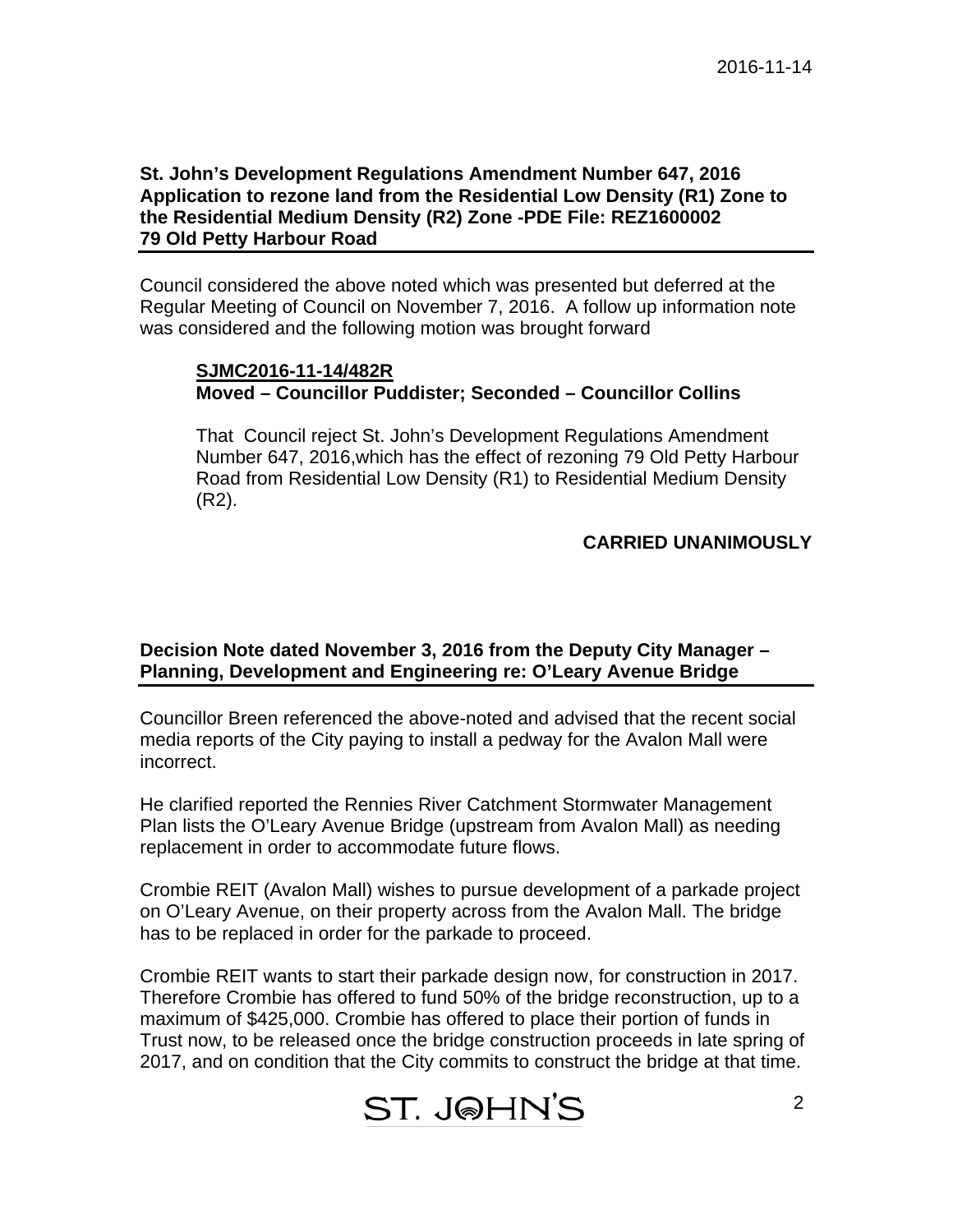In anticipation of this offer from Crombie the City had previously tentatively set aside \$525,000 in 2017 Capital out of Revenue monies for the O'Leary Avenue Bridge construction (CD# R2016-05-09/14). This was based on an estimate of \$1M for the bridge replacement.

Council considered the above noted and the following was brought forward:

#### **SJMC2016-11-14/483R**

 **Moved – Councillor Breen; Seconded – Councillor Hann That subject to completion of a satisfactory legal agreement with Crombie REIT:** 

- **The City commits to construct the O'Leary Avenue bridge in 2017.**
- **\$1.175M be allocated from unallocated 2016 Capital out of Revenue funds.**

#### **CARRIED UNANIMOUSLY**

#### **Notice of Motion – Fire Station**

While Council was to consider a notice of motion put forward at the regular meeting of Council on November 7<sup>th</sup>, Councillor Puddister agreed to defer its introduction until the regular meeting scheduled for November 21, 2016.

#### **NOTICES PUBLISHED**

#### **20 Crosbie Place Commercial Office Hotel (COH) Zone**

A Discretionary Use Application has been submitted to the City of St. John's by Eastlink seeking approval of site design in relation to a rooftop telecommunications site at the Beothuck Building on 20 Crosbie Place**.**  In accordance with the City of St. John's Siting Protocol for Wireless Facilities, the City of St. John's hereby notifies residents in the vicinity of 20 Crosbie Place of Eastlinks' intention to install an antenna system consisting of:

- Six (6) Huawei dual band antennas divided into 3 set on the rooftop which will be pipe mounted on the outside of the existing penthouse. The antenna system will be one (1) meter in height above the existing building
- One submission received *(it was noted that the attachment was not included in the agenda package with a request to staff ensure all future submissions are included)*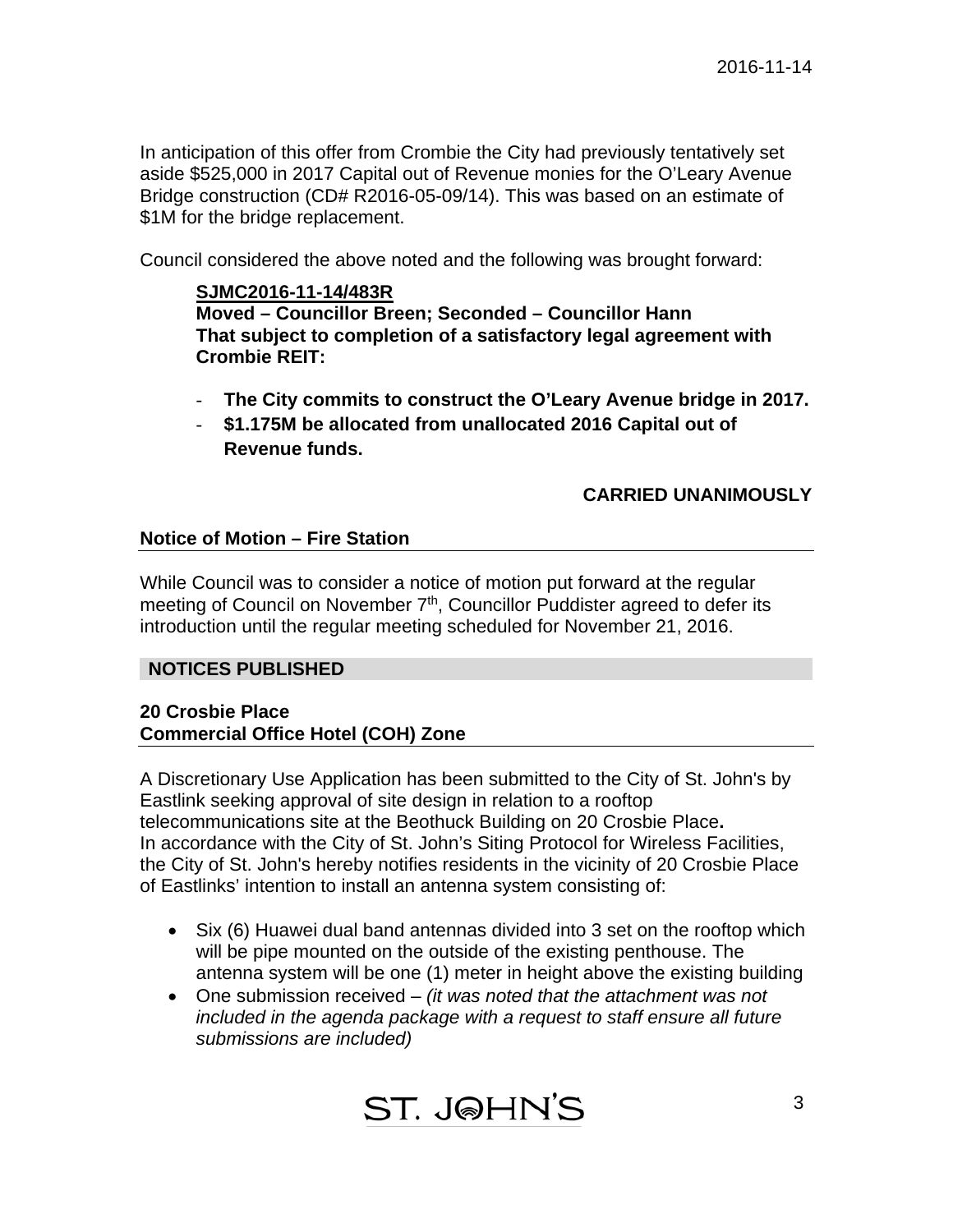**SJMC2016-11-14/484R Moved – Councillor Puddister; Seconded – Councillor Tilley** 

**That the discretionary use application by Eastlink seeking approval of site design in relation to a rooftop telecommunications site at the Beothuck Building on 20 Crosbie Place be approved subject to all applicable City requirements.** 

#### **CARRIED UNANIMOUSLY**

#### **COMMITTEE REPORTS**

#### **Development Committee Report – November 8, 2016**

Council considered the above noted report.

 **SJMC2016-11-14/485R Moved – Councillor Puddister; Seconded – Deputy Mayor Ellsworth** 

 **That the report be adopted and the following matters actioned:** 

- **1. Crown Land Lease for Agriculture Sod Production at 237 Northern Pond Road – CRW1600011**
- **2. Crown Land Lease for Agriculture Sod Production at 187 Northern Pond Road – CRW1600010**
- **3. Proposed Demolition & Rebuild of Dwelling and Accessory Building in the Broad Cove Watershed – 843-845 Thorburn Road – INT1600108**
- **4. Proposed Accessory Building in the Flood Plain Buffer 488 Back Line – SUB1600017**

A motion to defer item no. 4 was introduced

**SJMC2016-11-14/486R Moved – Councillor Collins; Seconded – Councillor Galgay** 

**That item number 4 be deferred to allow Council to visit the site:** 

**MOTION LOST WITH COUNCILLORS HANN, ELLSWORTH, O'KEEFE, PUDDISTER, BREEN, O'LEARY DISSENTING** 

ST. J@HN'S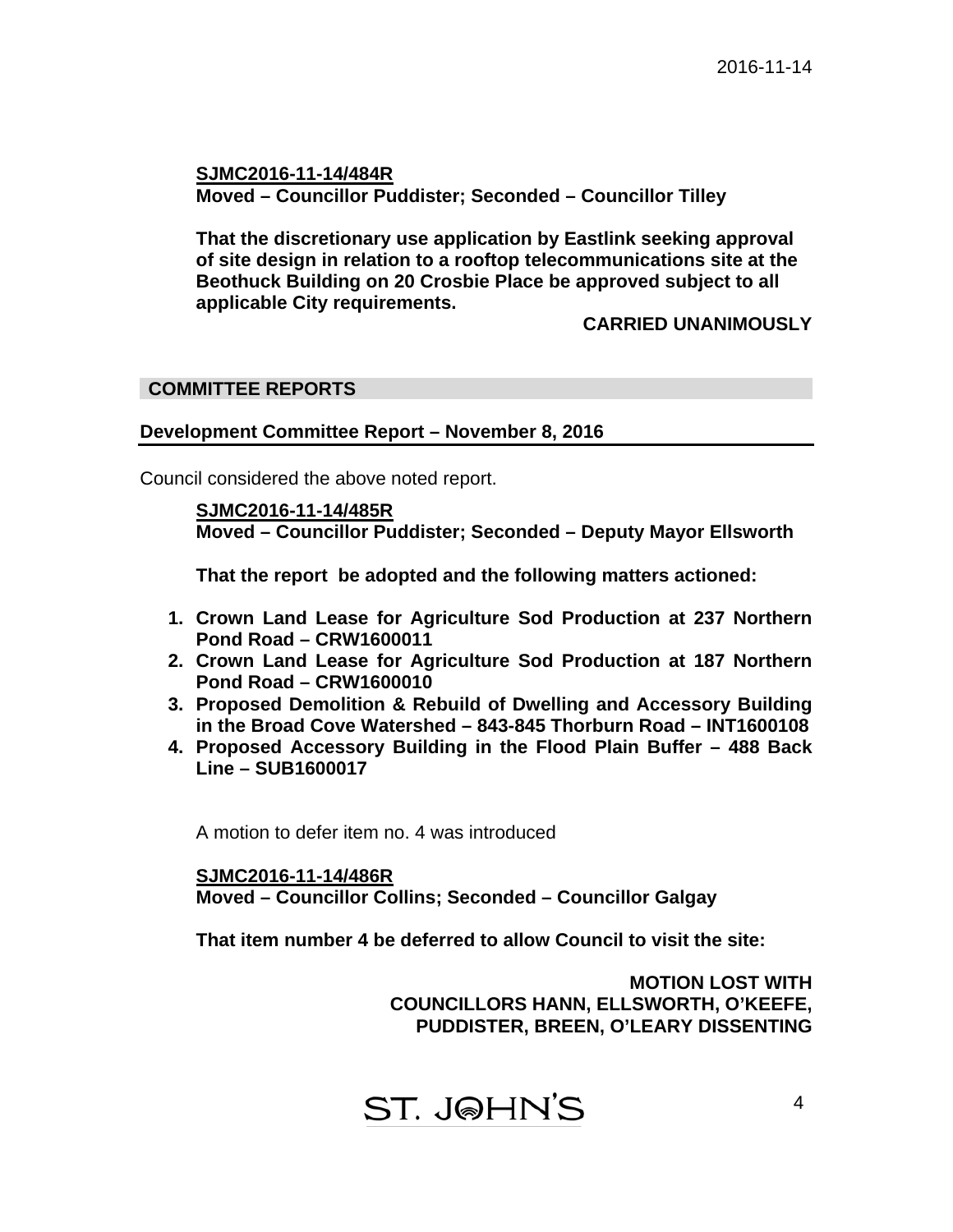#### **THE MAIN MOTION TO APPROVE WAS CARRIED WITH COUNCILLORS COLLINS, TILLEY AND HICKMAN DISSENTING.**

#### **DEVELOPMENT PERMITS LIST**  *Link to List*

Council considered, for information, the above noted for the period November 3, 2016 to November 9, 2016

#### **BUILDING PERMITS LIST**

*Link to List* 

Council considered the Building Permits list for the period November 3, 2016 to November 8, 2016.

#### **SJMC2016-11-14/487R Moved – Councillor Tilley; Seconded – Councillor Lane**

**That the building permits list dated November 14, 2016 be approved as presented.** 

### **CARRIED UNANIMOUSLY**

#### **REQUISITIONS, PAYROLLS AND ACCOUNTS**  *Link to Memo*

Council considered the requisitions, payrolls and accounts for the week ending November 8, 2016.

**SJMC2016-11-14/488R Moved – Councillor Tilley; Seconded – Councillor Lane** 

**That the requisitions, payrolls and accounts for the week ending November 8, 2016 be approved as presented.** 

#### **CARRIED UNANIMOUSLY**

**TENDERS/RFP'S** 

## **ST. J@HN'S**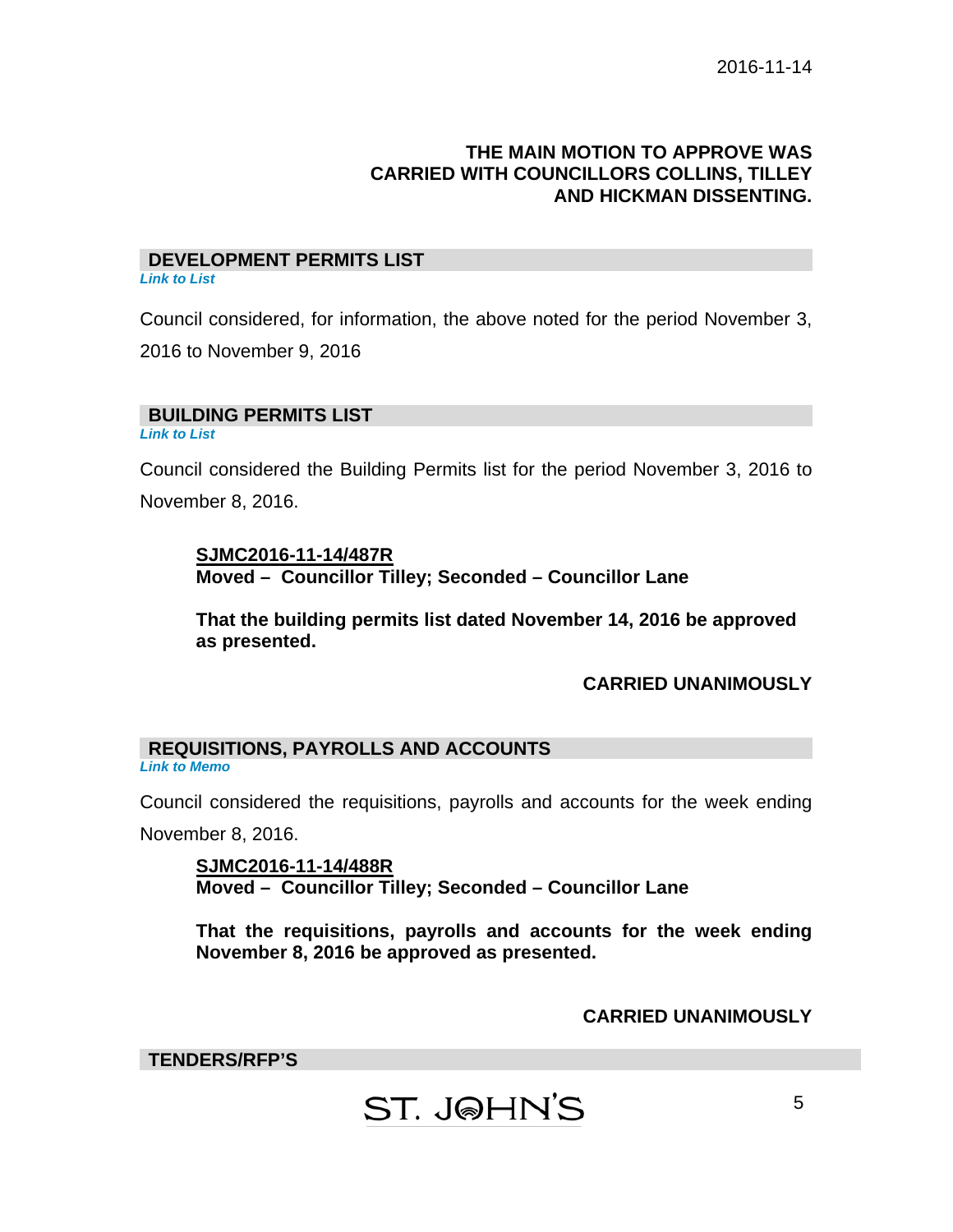#### **Request for Proposals – RFP 2016005 Video Management and Access Control Solution**

Council considered a Decision Note dated October 31, 2016 from the Manager of Emergency Preparedness and Business Continuity and brought forward the following motion:

#### **SJMC2016-11-14/489R Moved – Councillor Tilley; Seconded – Councillor Lane**

**That the Video Management and Access Controls Solution RFP 2016005 be awarded to Johnson Controls LP in the amount of \$81,413.00 plus taxes.** 

#### **CARRIED UNANIMOUSLY**

#### **OTHER BUSINESS**

**Economic Update – November 2016** 

Councillor Lane reported the highlights of the November 2016 Economic Update

#### **Quarter Travel Report 2016 – 3rd Quarter**

Presented for the information of Council and the public.

#### **Ratification of E-Poll – Travel for Councillor Danny Breen to attend Ottawa's Remembrance Day Ceremonies**

**SJMC2016-11-14/490R Moved – Councillor Tilley; Seconded – Councillor Puddister** 

**That Council ratify the E-poll conducted on November 9, 2016 to allow for Councillor Danny Breen to attend Ottawa's Remembrance Day Ceremonies on November 11, 2016.** 

#### **CARRIED UNANIMOUSLY**

**Councillor Breen** 

ST. J@HN'S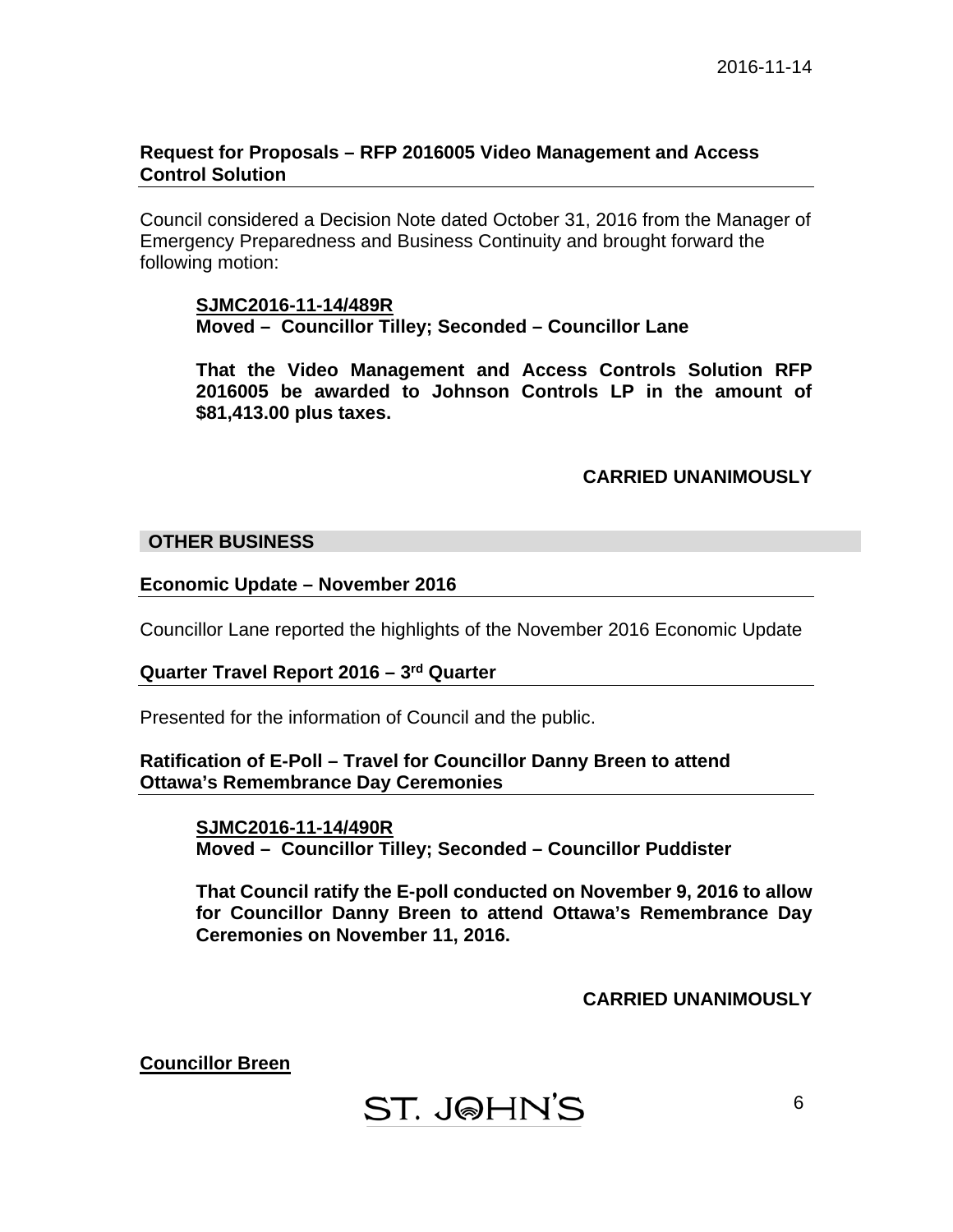Referenced the recent Federal Government announcement applauding the decision to re-open the St. John's Maritime Rescue Sub-Centre. While it was agreed that a letter of appreciation be forwarded to the Prime Minister, Federal Fisheries Minister Dominic LeBlanc and Minister Judy Foote, it was agreed that the letter include a request to ensure that the issue of response times remains a top priority.

#### **Councillor Tilley**

• Requested a copy of the recent Premier's Report entitled "The Way" Forward"

#### **Councillor O'Leary**

• Requested that the suggestion for the installation of medians in Kenmount Terrace refered to the next meeting of the Police and Traffic Committee.

There being no further business, the meeting adjourned at 5:45 p.m.

 **MAYOR** 

\_\_\_\_\_\_\_\_\_\_\_\_\_\_\_\_\_\_\_\_\_\_\_\_

 **CITY CLERK** 

\_\_\_\_\_\_\_\_\_\_\_\_\_\_\_\_\_\_\_\_\_\_\_\_

**ST. J@HN'S**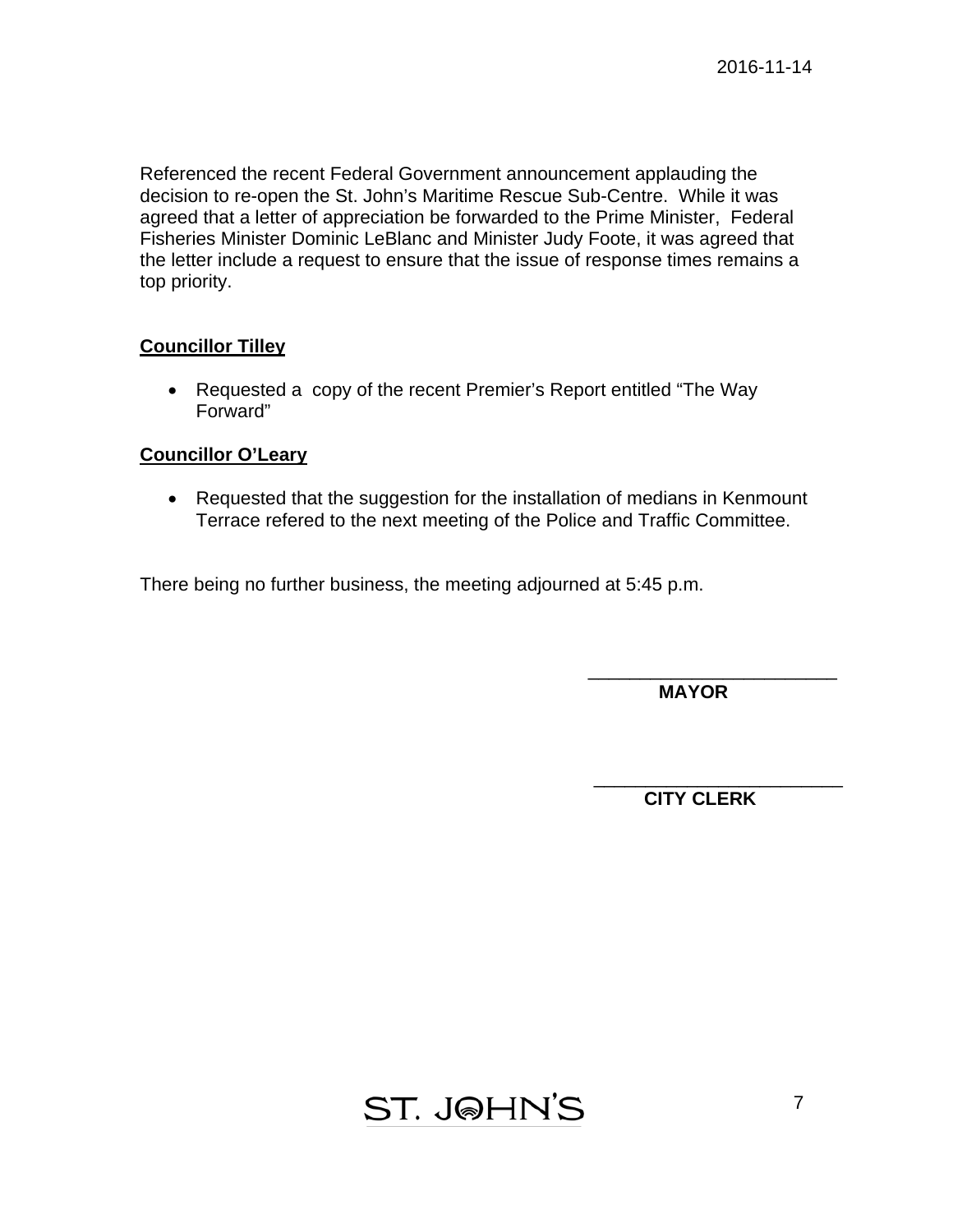#### **DEVELOPMENT PERMITS LIST DEPARTMENT OF PLANNING, DEVELOPMENT AND ENGINEERING FOR THE PERIOD OF November 3, 2016 TO November 9, 2016**

| Code                                                                                                                                                                                                        | Applicant                                | Application                                                                                                                                                              | Location                | Ward                                                                               | Development<br>Officer's Decision    | Date           |
|-------------------------------------------------------------------------------------------------------------------------------------------------------------------------------------------------------------|------------------------------------------|--------------------------------------------------------------------------------------------------------------------------------------------------------------------------|-------------------------|------------------------------------------------------------------------------------|--------------------------------------|----------------|
| <b>RES</b>                                                                                                                                                                                                  | Northern<br>Property REIT                | Landscape and Site<br>Improvements                                                                                                                                       | 3-5 Wadland<br>Crescent | 1                                                                                  | Approved                             | $16 - 11 - 03$ |
| COM                                                                                                                                                                                                         | Siverbirch                               | Restaurant                                                                                                                                                               | 199 Kenmount Road       | 4                                                                                  | Approved                             | $16 - 11 - 03$ |
| <b>RES</b>                                                                                                                                                                                                  |                                          | Proposed Residential<br><b>Building Lot</b>                                                                                                                              | 13 Valleyview Road      | 5                                                                                  | Rejected as<br>per Section<br>11.2.4 | $16 - 11 - 03$ |
| <b>RES</b>                                                                                                                                                                                                  | <b>Brookside</b><br>Development<br>Inc.  | 32 Unit Apartment<br>Complex                                                                                                                                             | 564 Main Road           | 5                                                                                  | Approved                             | $611-08$       |
|                                                                                                                                                                                                             |                                          |                                                                                                                                                                          |                         |                                                                                    |                                      |                |
|                                                                                                                                                                                                             |                                          |                                                                                                                                                                          |                         |                                                                                    |                                      |                |
|                                                                                                                                                                                                             |                                          |                                                                                                                                                                          |                         |                                                                                    |                                      |                |
|                                                                                                                                                                                                             |                                          |                                                                                                                                                                          |                         |                                                                                    |                                      |                |
| Citylinutes of<br>Code Classification:<br>- Residential<br><b>INST</b><br>- Institutional<br><b>RES</b><br><b>COM</b><br>- Commercial<br><b>IND</b><br>- Industrial<br>- Agriculture<br>AG<br>- Other<br>OT |                                          |                                                                                                                                                                          |                         | Gerard Doran<br>Development Supervisor<br>Development Division -<br>PDE Department |                                      |                |
|                                                                                                                                                                                                             | to the St. John's Local Board of Appeal. | This list is issued for information purposes only. Applicants have been advised in writing of the Development Officer's decision and spheir right to appeal any decision |                         |                                                                                    |                                      |                |
|                                                                                                                                                                                                             |                                          | Addenturnio                                                                                                                                                              |                         |                                                                                    |                                      |                |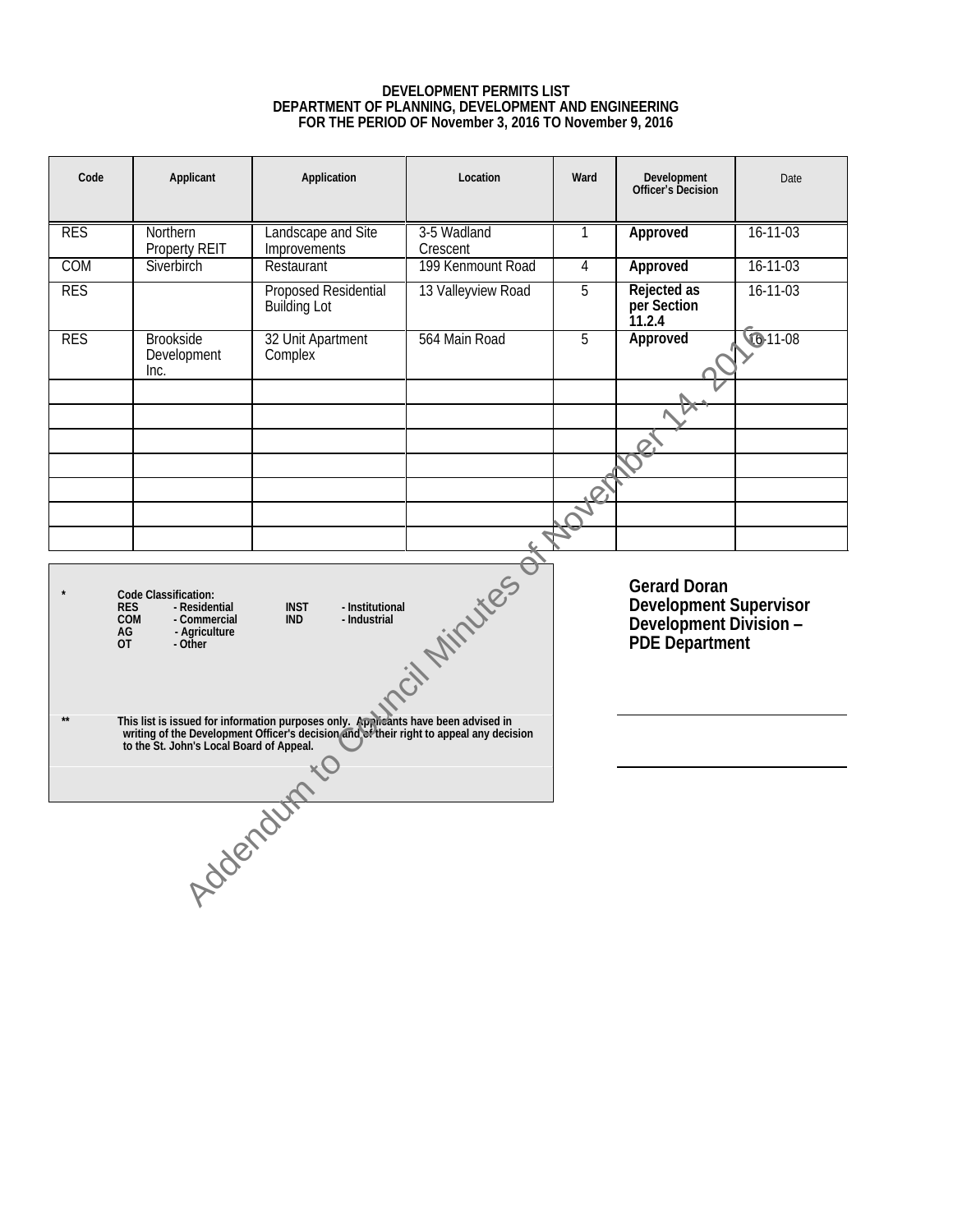#### **Building Permits List Council's November 14, 2016 Regular Meeting**

 Permits Issued: 2016/11/03 To 2016/11/08 **Class: Commercial** 6 Harbour View Ave 1999 1999 No Rence 544 Water St Ex Mixed Use<br>528 Water St Ex Rn Retail St Rn Retail Store 282 Water St **Rn** Retail Store 39 Campbell Ave **Rn** Retail Store 215 Water St, Suite 700 Rn Office 3 Wadland Cres Sw Apartment Building 10 Factory Lane Rn Office 199 Kenmount Rd No Nc Restaurant 227 Kenmount Rd, Moxie's Rest. Cr Restaurant This Week \$ 3,398,885.00 **Class: Industrial**  This Week \$ .00 **Class: Government/Institutional** This Week \$ .00 **Class: Residential** 40 Boyle St Nc Fence 46 Carpasian Rd No Nc Single Detached Dwelling<br>213 Cheeseman Drive-Lot 1994 Nc Single Detached Dwelling Nc Single Detached Dwelling 145 Diamond Marsh Dr, lot 116 Nc Single Detached & Sub.Apt 274 Frecker Dr Nc Accessory Building<br>31 Georgina St, Lot 368 Nc Single Detached & S Nc Single Detached & Sub.Apt 37 Hawker Cres<br>
122 Hussey Dr. Nc Patio Deck<br>
Nc Patio Deck<br>
Nc Patio Deck 122 Hussey Dr. No. No. Patio Deck 304 Lemarchant Rd Nc Fence 710a Main Rd<br>
89 Old Republis Rd<br>
65 Republic's Mill Rd<br>
65 Republic's Mill Rd<br>
19 Mc Swimming Pool 89 Old Bay Bulls Rd Nc Patio Deck 65 Rennie's Mill Rd Nc Swimming Pool 18 Shaw St - Lot 12 Nc Single Detached Dwelling<br>20 Shaw St - Lot 13 Nc Single Detached Dwelling Nc Single Detached Dwelling 7 Solway Cres, Lot 324 Nc Single Detached & Sub.Apt 37 Warren Pl Co Home Occupation 7 Dunlea St Cr Subsidiary Apartment 15 Mcconnell Place Cr Subsidiary Apartment 135 Airport Rd Ex Accessory Building 84 Allandale Rd **Ex** Single Detached Dwelling 39 Carpasian Rd Ex Single Detached Dwelling At Mater St. Let  $\frac{1}{2}$  Minutes of November 2013<br>
IS National Creen State 700 Final Store of November 14, 2016<br>
19 Sentopy Lane<br>
19 Sentopy Lane Minutes of November 14, 2016<br>
19 Sentopy Lane Minutes of November 14, 201

49 Cabot St Rn Townhousing 130 Circular Rd **Rn** Single Detached Dwelling 22 Cornwall Hts Rn Single Detached Dwelling 30 Corporal Jamie Murphy St Rn Single Detached Dwelling 4 Curtis Pl Rn Single Detached Dwelling

- 
- 
- 7-11 Donovan's Road and Rn Single Detached Dwelling
- 16 Drugget Pl **Rn** Semi-Detached Dwelling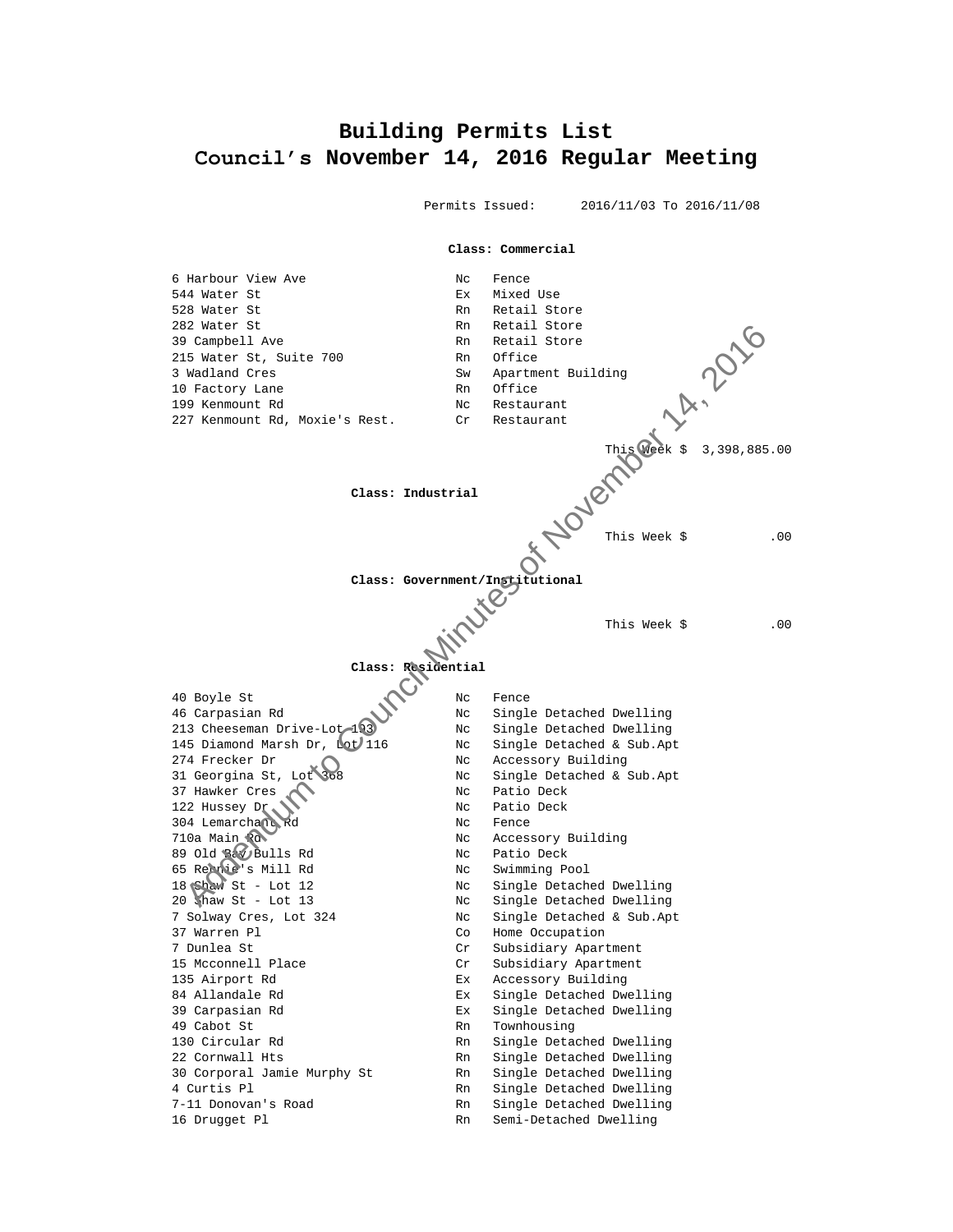|                                                   | YEAR TO DATE COMPARISONS<br>November 14, 2016                                                                                                                                                                                  |                                                                                                    |              |
|---------------------------------------------------|--------------------------------------------------------------------------------------------------------------------------------------------------------------------------------------------------------------------------------|----------------------------------------------------------------------------------------------------|--------------|
|                                                   |                                                                                                                                                                                                                                |                                                                                                    |              |
| Co<br>Cr<br>Ex.<br>$Nc_1$<br>$\overline{C}$<br>Rn | Change Of Occupancy<br>Chig Of Occ/Renovtns<br><b>Br</b> tension<br>New Construction<br>Occupant Change<br>Renovations                                                                                                         | Legend<br>Sw Site Work<br>Ms Mobile Sign<br>Sn<br>Sign<br>Cc Chimney Construction<br>Dm Demolition |              |
| Repair Permits Issued:                            | MINTON REPAIR OF THE REAL PROPERTY OF THE REAL PROPERTY OF THE REAL PROPERTY OF THE REAL PROPERTY OF THE REAL PROPERTY OF THE REAL PROPERTY OF THE REAL PROPERTY OF THE REAL PROPERTY OF THE REAL PROPERTY OF THE REAL PROPERT | \$                                                                                                 | 35,000.00    |
|                                                   |                                                                                                                                                                                                                                | This Weak<br>Total:<br>\$                                                                          | 6,588,531.00 |
|                                                   |                                                                                                                                                                                                                                | This Week                                                                                          | 11,000.00    |
| 46 Hussey Dr<br>17 Larch Pl                       | Dm<br>Mobile Home<br>Dm                                                                                                                                                                                                        | Single Detached Dwelling                                                                           |              |
|                                                   | Class: Demolition                                                                                                                                                                                                              |                                                                                                    |              |
|                                                   |                                                                                                                                                                                                                                | This Week \$ 3,178,646.00                                                                          |              |
| 89 Old Bay Bulls Rd<br>132 St. Clare Ave          | Rn<br>Rn                                                                                                                                                                                                                       | Single Detached Dwelling<br>Single Detached Dwelling                                               |              |
| 20 Guy St<br>39 Myrick Pl                         | Patio Deck<br>Rn<br>Rn                                                                                                                                                                                                         | Single Detached Dwelling                                                                           |              |
| 22 Drugget Pl<br>22a Drugget Pl                   | Rn<br>Rn                                                                                                                                                                                                                       | Semi-Detached Dwelling<br>Semi-Detached Dwelling                                                   |              |
| 20 Drugget Pl<br>20a Drugget Pl                   | Rn<br>Rn                                                                                                                                                                                                                       | Semi-Detached Dwelling<br>Semi-Detached Dwelling                                                   |              |
| 18 Drugget Pl<br>18a Drugget Pl                   | Rn<br>Rn                                                                                                                                                                                                                       | Semi-Detached Dwelling<br>Semi-Detached Dwelling                                                   |              |
| 16a Drugget Place                                 | Rn                                                                                                                                                                                                                             | Semi-Detached Dwelling                                                                             |              |

#### Legend

| YEAR TO DATE COMPARISONS                         |                   |                  |                    |  |  |
|--------------------------------------------------|-------------------|------------------|--------------------|--|--|
| November 14, 2016                                |                   |                  |                    |  |  |
|                                                  |                   |                  |                    |  |  |
| TYPE                                             | 2015              | 2016             | % VARIANCE $(+/-)$ |  |  |
| Commercial                                       | \$123,750,000.00  | \$114,000,000.00 | $-8$               |  |  |
| Industrial                                       | \$0.00            | \$0.00           | $\mathbf 0$        |  |  |
| Government/Institutional                         | \$15,000,000.00   | \$6,043,000.00   | $-60$              |  |  |
| Residential                                      | \$76, 116, 000.00 | \$66,798,000.00  | $-12$              |  |  |
| Repairs                                          | \$4,000,000.00    | \$4,048,000.00   | 1                  |  |  |
| Housing Units $(1 \& 2 \text{ Family Dwelling})$ | 203               | 206              |                    |  |  |
| TOTAL                                            | \$218,866,000.00  | \$190,889,000.00 | $-13$              |  |  |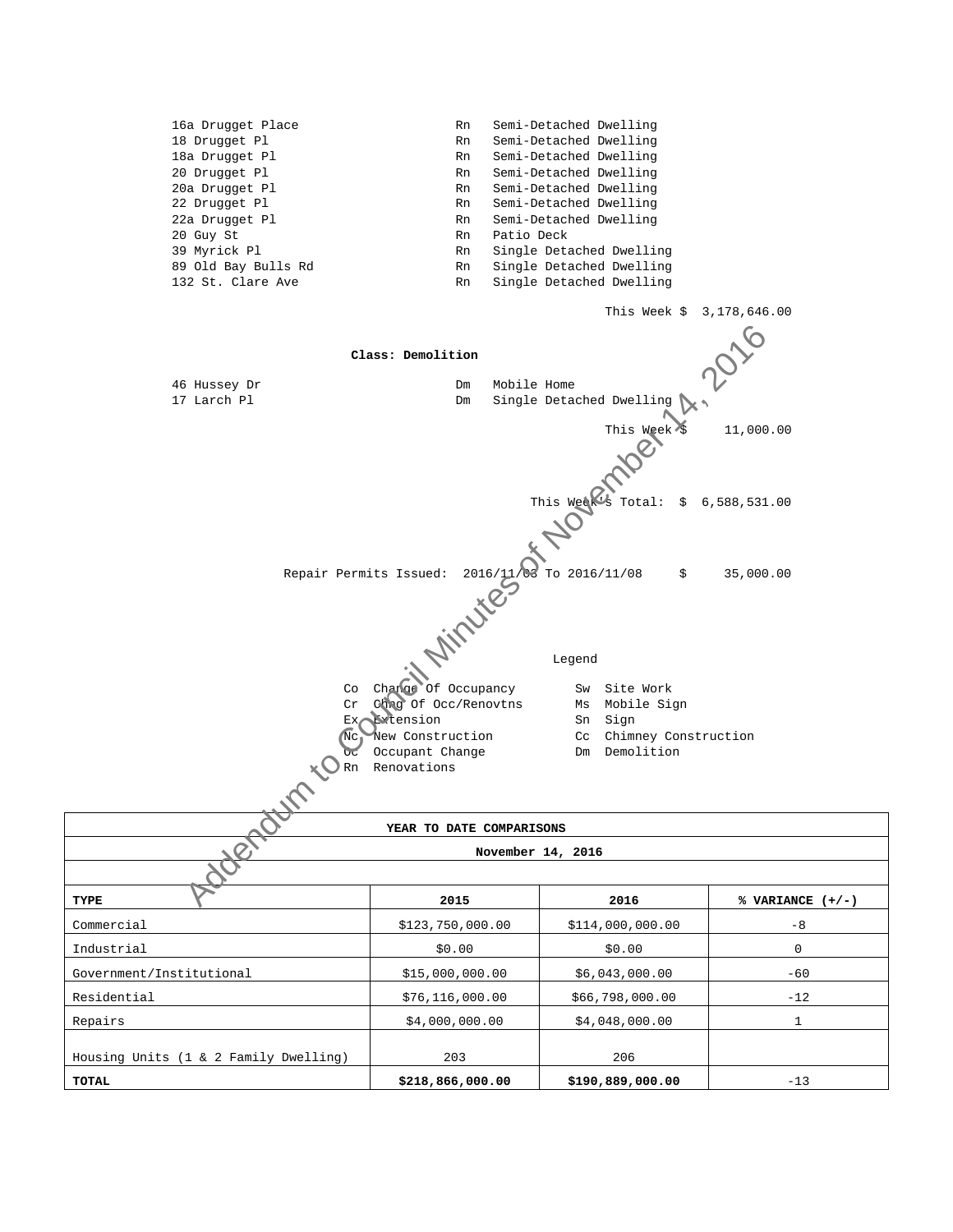**2 Gilbert Street – Application for approval of the third dwelling unit on the main floor is rejected as contrary to Section 7.10(c) of the City of St. John's Development Regulations.**

Respectfully Submitted,

Jason Sinyard, P. Eng., MBA Deputy City Manger Planning & Development & Engineering

Addendum to Council Minutes of November 14, 2016